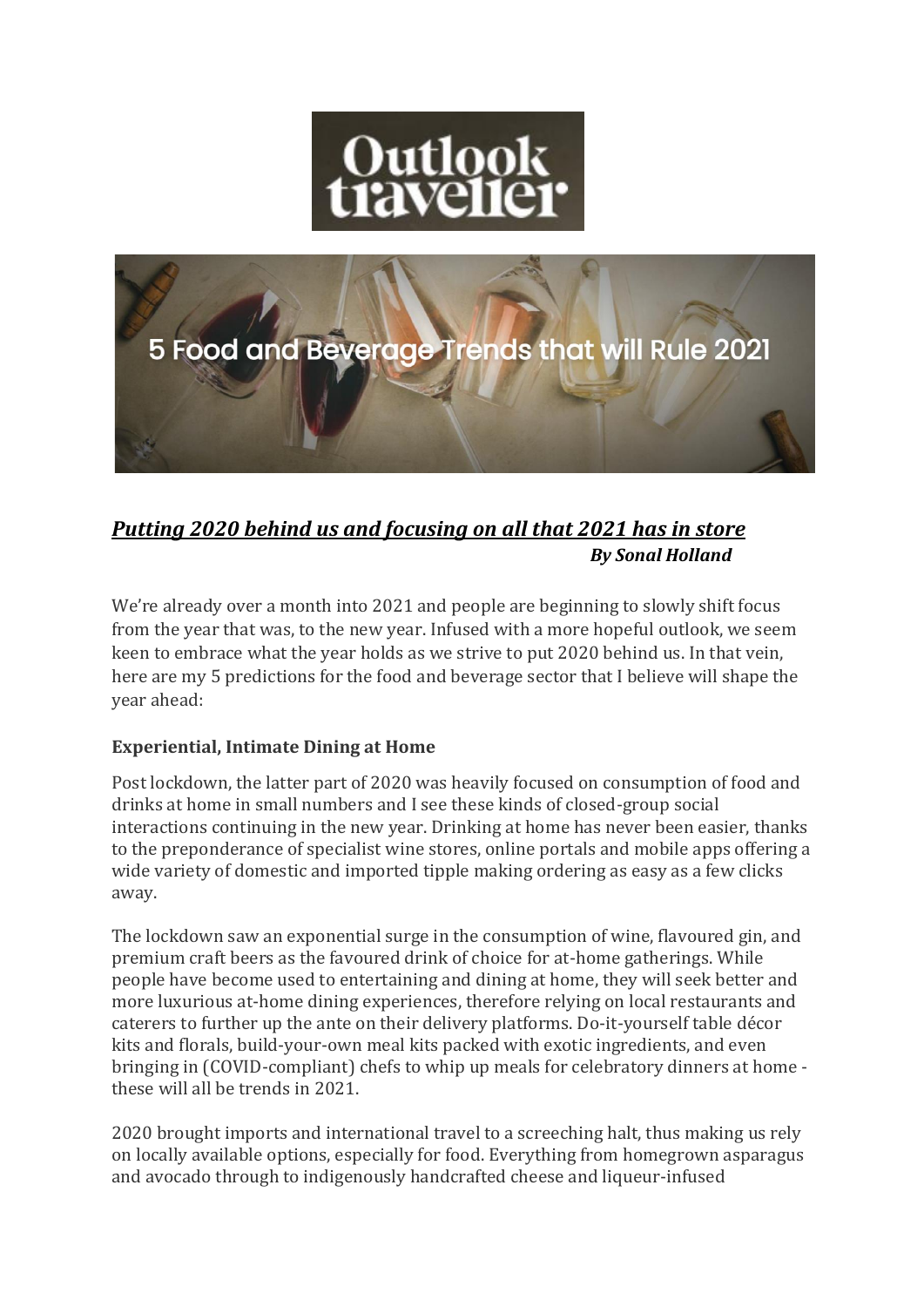chocolates, India is now home to world-class food brands making us appreciate our home turf more than ever before. If there was ever a time to go local, it is now. Imports of food items has been steadily declining over the past few years and it is now believed that our reliance on internationally produced fruits and vegetables is likely to be an indulgence reserved for the elite whilst the masses of population will seek out the highest quality local produce their money can buy.

### **A Greater Emphasis on Health**

For the most part, the global pandemic has reminded us to be more mindful of our health and well-being. Emotional, mental and physical health has been a priority for many through 2020, and this is also seen through the dietary choices that people have been making. In addition to time-tested regional food ingredients that are flag-bearers of good health, this trend is also good news for the world of wine – reams have been written about the health benefits of wine (when consumed in moderation, of course) – and we accordingly saw wine sales gain a significant boost through the year. I believe the pandemic led us to re-examine our beverage choices, with many whisky-guzzling loyalists opting for the health benefits of wine, and this seems to be a trend that will continue well into 2021.

### **Grazing and Experimenting**

For many, the way we eat has also significantly changed thanks to the pandemic. Goodbye buffets and hello, individual, plated portions. Sharing food has become risky business through the pandemic, and the switch to individual servings therefore has brought about more of a focus on what we put on our plates, and a greater intimacy to the dining process. Because we're more focused on what's being served, there is naturally more of a focus now on what we are pairing to drink with our meals. Smaller, individual portions mean that diners get to graze more and try different options, versus focusing on larger quantities of one specific dish. This will allow scope for consumers to pair multiple dishes with multiple wines – and experiment with more wine styles than they may have been doing in the past. Use of smart pouring accessories like Coravin that enable enjoyment of wine, one glass at a time, are all the range among die-hard wine enthusiasts.

#### **Wine for Occasion Gifting**

If there is going to be more hosting and entertaining done indoors and more wines are going to be uncorked at home, it is only fair that everybody brings a bottle of their favourite wine, right? Spurred by BYOB culture, wine will increasingly become the preferred choice of gift for the host, making flowers, candles and chocolates even more obsolete an idea. It has never been more appropriate to take a bottle of wine with you when invited to a gathering at home – wine has become a staple gift in our country and I see wine sales growing through 2021, with well-known imported brands and premium Indian wine labels being the go-to preference for gifting.

*The author is India's first Master of Wine. She is also an educator and a consultant and the Founder Director at Vine2Wine Retail.*